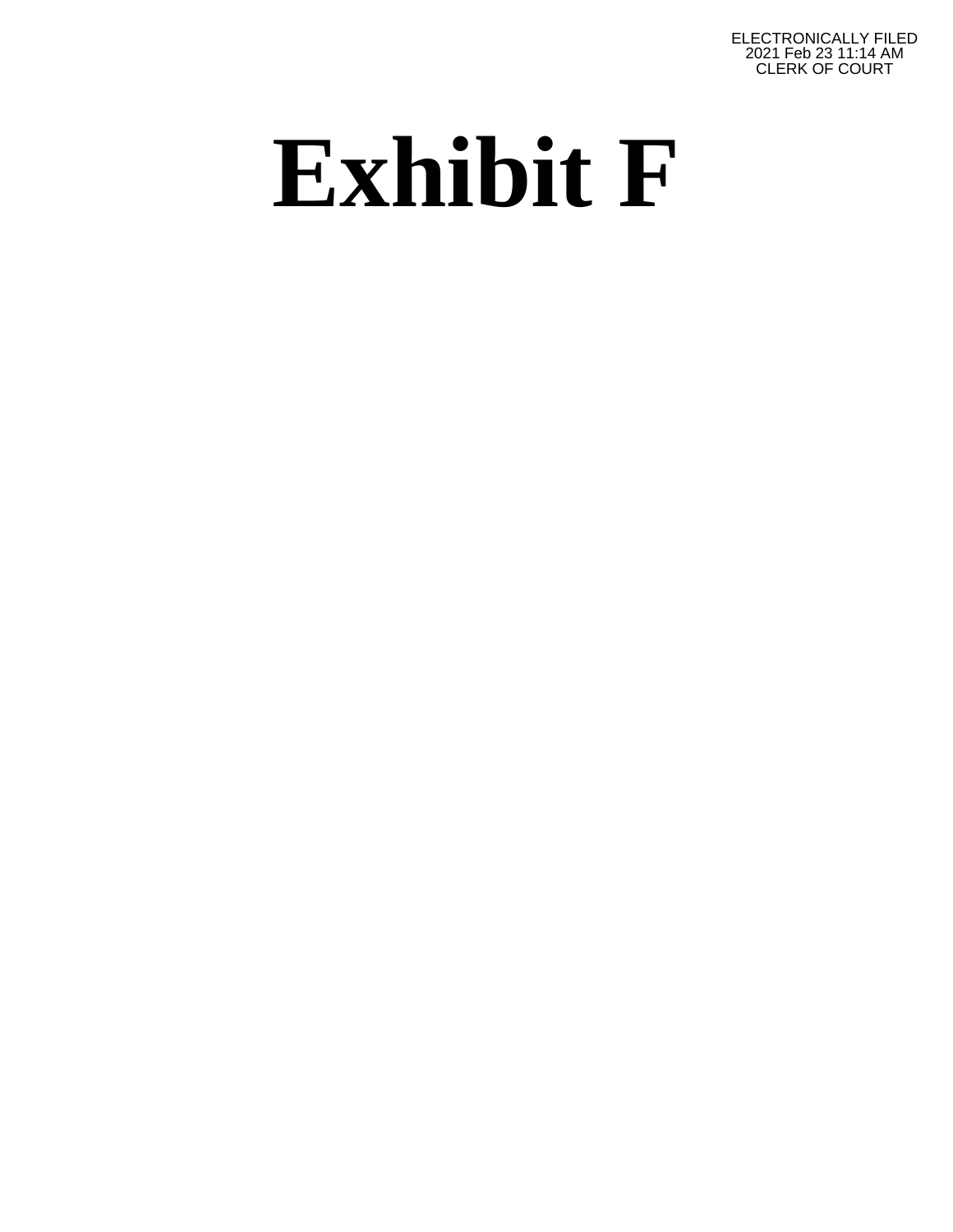

1156 15th St. NW, Suite 1020 Washington, D.C. 20005 (202) 795-9300 www.rcfp.org Bruce D. Brown Executive Director bbrown@rcfp.org (202) 795-9301

**STEERING COMMITTEE CHAIRMAN** STEPHEN J. ADLER, *Reuters* **STEERING COMMITTEE MEMBERS** J. SCOTT APPLEWHITE *The Associated Press* WOLF BLITZER *CNN* DAVID BOARDMAN *Temple University* THEODORE J. BOUTROUS, JR. *Gibson, Dunn & Crutcher LLP* MASSIMO CALABRESI *Time Magazine* MANNY GARCIA *Pro Publica* EMILIO GARCIA-RUIZ *San Francisco Chronicle* JOSH GERSTEIN *POLITICO* ALEX GIBNEY *Jigsaw Productions* SUSAN GOLDBERG *National Geographic* JAMES GRIMALDI *The Wall Street Journal* LAURA HANDMAN *Davis Wright Tremaine* DIEGO IBARGÜEN *Hearst* KAREN KAISER *The Associated Press* DAVID LAUTER *Los Angeles Times* MARGARET LOW *WBUR* JANE MAYER *The New Yorker* COLLEEN MCCAIN NELSON *The McClatchy Company* MAGGIE MULVIHILL *Boston University* JAMES NEFF *The Philadelphia Inquirer* NORMAN PEARLSTINE *The Los Angeles Times* THOMAS C. RUBIN *Stanford Law School* CHARLIE SAVAGE *The New York Times* JENNIFER SONDAG *Bloomberg News* NABIHA SYED *The Markup* ADAM SYMSON *The E.W. Scripps Company* PIERRE THOMAS *ABC News* SAUNDRA TORRY *Freelance* VICKIE WALTON-JAMES *NPR* JUDY WOODRUFF *PBS/The NewsHour* **HONORARY LEADERSHIP COUNCIL** CHIP BOK *Creators Syndicate* TONY MAURO *American Lawyer Media, ret.* DAHLIA LITHWICK *Slate* ANDREA MITCHELL *NBC News* CAROL ROSENBERG *The New York Times* PAUL STEIGER *ProPublica*

*Affiliations appear only for purposes of identification.* September 29, 2020

## **VIA EMAIL**

Jennifer A. Sink Chief Legal Officer City of Memphis Memphis, TN 38103 jennifer.sink@memphistn.gov

> Re : Denial of Public Records Requests W015761-071620 by Marc Perrusquia.

Dear Ms. Sink:

I represent Marc Perrusquia, the Director of the Institute for Public Service Reporting at the University of Memphis, in his capacity as a freelance journalist*.* I write regarding the City of Memphis' (the "City") improper withholding of public records responsive to W015761-071620, Mr. Perrusqia's public records request for copies of the video in ISB case I2019- 024 involving officer Colin Berryhill (the "Berryhill Video Request").

In response to the Berryhill Video Request, the Public Records Office claimed that "[p]er the custodian, no responsive records exist at this time due to an Administrative investigation." When Mr. Perrusquia requested the legal basis for the denial, the Public Records Coordinator responded: "[t]he request was not denied. There is nothing responsive available at this time until MPD concludes the administrative investigation." Regardless of how the Public Records Coordinator characterized the response, it was a denial. When Mr. Perrusquia responded on July 28, 2020, seeking "the applicable legal provision you are relying on," the Public Records Coordinator responded the same day, saying "I will send this inquiry to the City Attorney's Office and update you accordingly." After two months, Mr. Perrusquia has still not received a response from your office.

The TPRA creates "a presumption of openness and express[es] a clear legislative mandate favoring disclosure of governmental records." *Schneider v. City of Jackson*, 226 S.W.3d 332, 339 (Tenn. 2007). There is no exemption under the TPRA for records relating to an ongoing administrative investigation conducted by the Memphis Police Department's Inspectional Services Bureau ("ISB") Internal Affairs office. Nor does Tenn. R. Crim. P. 16 provide a basis for withholding the public records Mr. Perrusquia has requested. Rule 16 only applies to criminal investigations and does not encompass administrative investigations.